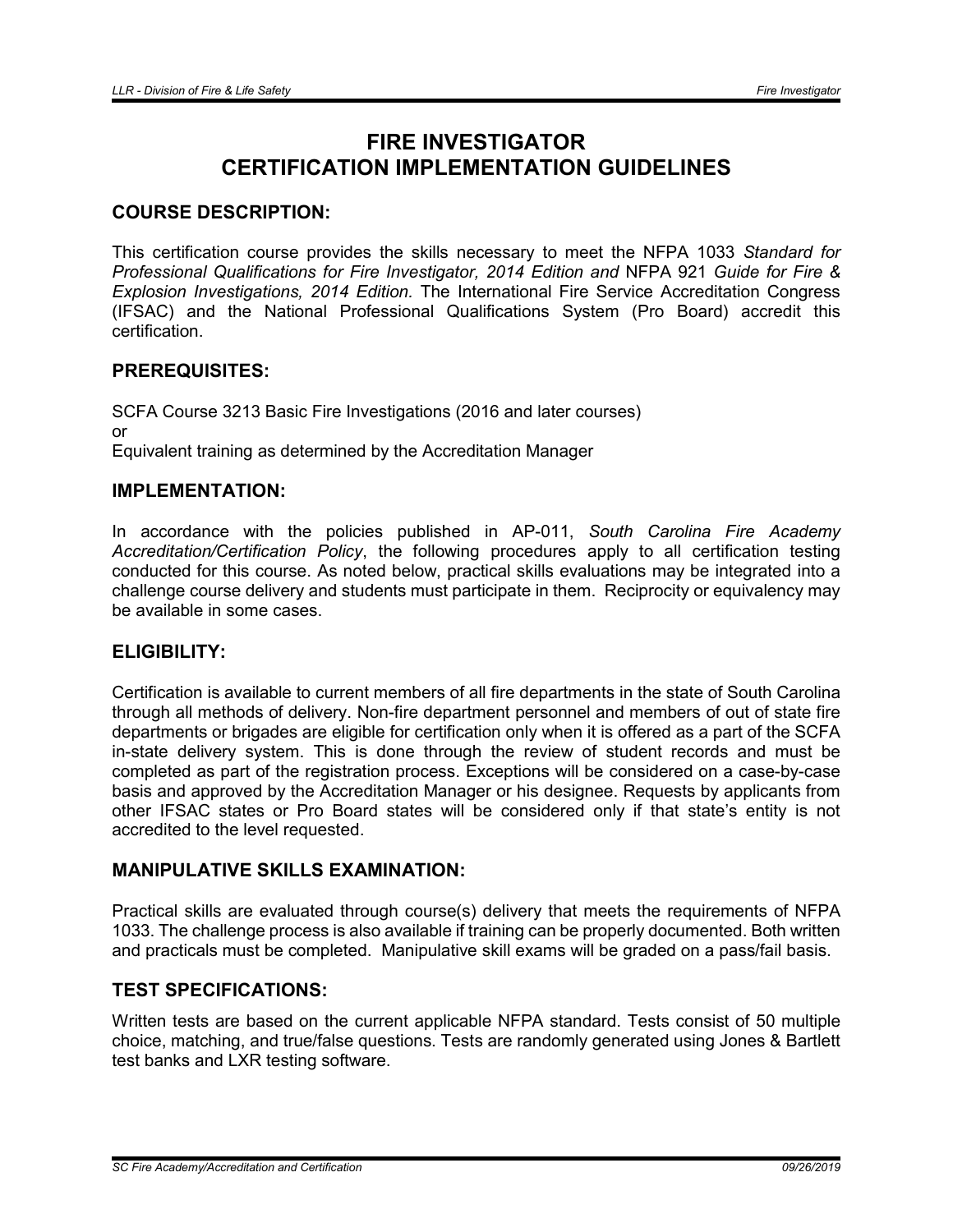# WRITTEN EXAMINATION:

Cognitive certification exams for this level are offered independently of training programs. Students must meet eligibility requirements. Tests are offered at various locations and dates throughout the state.

Tests are offered at various locations and dates throughout the state. Cognitive testing will also be available following the completion of the skill testing with the Challenge Process.

Cognitive or knowledge examinations shall be graded with a minimum score of 70% required for successful completion.

Test proctor selection will be limited to either full-time faculty or Instructors having test proctor or lead evaluator status. Except as allowed by policy the test proctor cannot have taught in the course being evaluated.

Cognitive or knowledge exams will be conducted in accordance with specific testing procedures.

#### Study Reference List

The following is a list of texts that may be referenced in preparation for testing:

NFPA *1033 Standard for Professional Qualifications for Fire Investigator,* 2014 **Edition** NFPA 921 *Guide for Fire and Explosion Investigations,* 2014 Edition Jones & Bartlett, *Fire Investigator*, 4<sup>th</sup> Edition

## ORAL EXAMINATIONS:

Participants shall make the request for oral examination prior to date of the exam to the course coordinator or regional office. Oral testing shall be administered in accordance with prescribed policy.

#### RECORD KEEPING AND DOCUMENTATION:

The lead evaluator or exam proctor will be responsible for returning the completed course paperwork and/or test package to their regional office or course coordinator within (5) working days after the exam date.

### APPEALS:

A participant may exercise his/her appeal rights under the following conditions:

- Non-compliance to written testing procedures and policies.
- Validity of test questions or answers.
- Discrimination.

Participants must make appeal request in writing to the Accreditation Manager within 30 calendar days of the date of the alleged occurrence.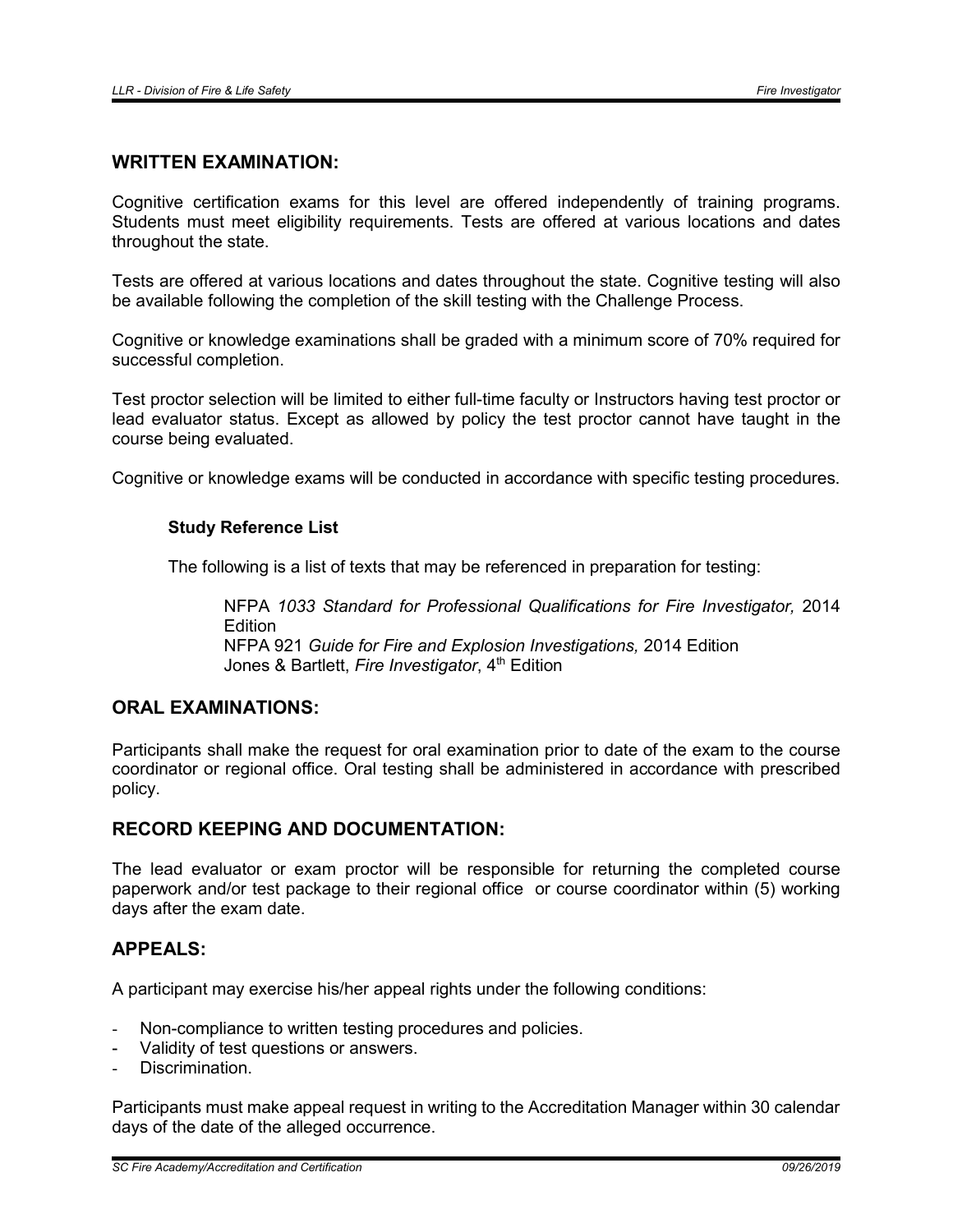The South Carolina Fire Academy shall follow all appeal policies as published in AP-011, the *South Carolina Fire Academy Accreditation/Certification Policy*.

## RETESTING:

This policy pertains to all cognitive and manipulative examinations administered by the South Carolina Fire Academy including Fire Service Professional Qualification accredited level examinations, with the exception of the SCFA 1211 Class "E" Driver Examination, which will be governed by the South Carolina Department of Motor Vehicles Classified E & F License Third Party Tester's Safety Officer Manual for the South Carolina Fire Academy.

Individuals failing to obtain the required minimum score will be allowed two retest opportunities for each type of cognitive exam. For cognitive exams an immediate retest opportunity will be given, no sooner than one day after the original test failure, at the next available testing date, and no later than 120 days after the original test failure.

Students failing to obtain the required minimum score on the immediate retest opportunity shall be allowed a second retest opportunity a minimum of 30 days after the immediate retest opportunity. This will allow remediation and additional study. The first retest must be at least one day from the original test failure but no more than 120 days after the original test failure and the second retest, if needed, must be given 30 days from the immediate retest, but no later than 120 days after the original test failure.

Students failing to obtain the required minimum score on the second retest opportunity will be allowed to appeal to the Accreditation Manager if the student feels the testing environment was not adequate or some type of external problem contributed to a failure on the retest. The decision of the Accreditation Manager is final on the appeal. If a third retest opportunity is granted through an appeal it can be taken no sooner than one day after the appeal approval, at the next available testing date, and no later than 120 days after the original test failure.

The entire retesting time period, to include the appeal process, shall take no longer than 120 days. Failure of the cognitive testing process will require the course of instruction to be repeated. Any retest must be completed at a time convenient with the course schedule, but the number of retests will be the same.

Should an individual fail to earn a passing grade on a manipulative skill on the first attempt, he/she is eligible for an immediate second attempt on that skill. In accordance with Section 6.3.2 a third attempt can be approved by the Lead Evaluator if 50% or greater of the skill steps were completed in a satisfactory manner on the first and second attempts. Note: Any failed attempt caused by a failure of a Critical Skill Step will automatically eliminate the third attempt consideration. This must be done with no coaching from the evaluator. The students can be told what steps they failed and only that.

A student that fails their first testing opportunity (up to three attempts) is eligible for an immediate retesting opportunity (consisting of up to three attempts) in accordance with the procedure outlined above, during the next available testing date. Under circumstances requiring a different skill selection (i.e. limited resources) the Accreditation Manager or designee may select an alternative skill of equal level and difficulty.

A student who fails their immediate retesting opportunity (up to three attempts) is eligible for a second retesting opportunity (consisting of up to three attempts) in accordance with the procedure